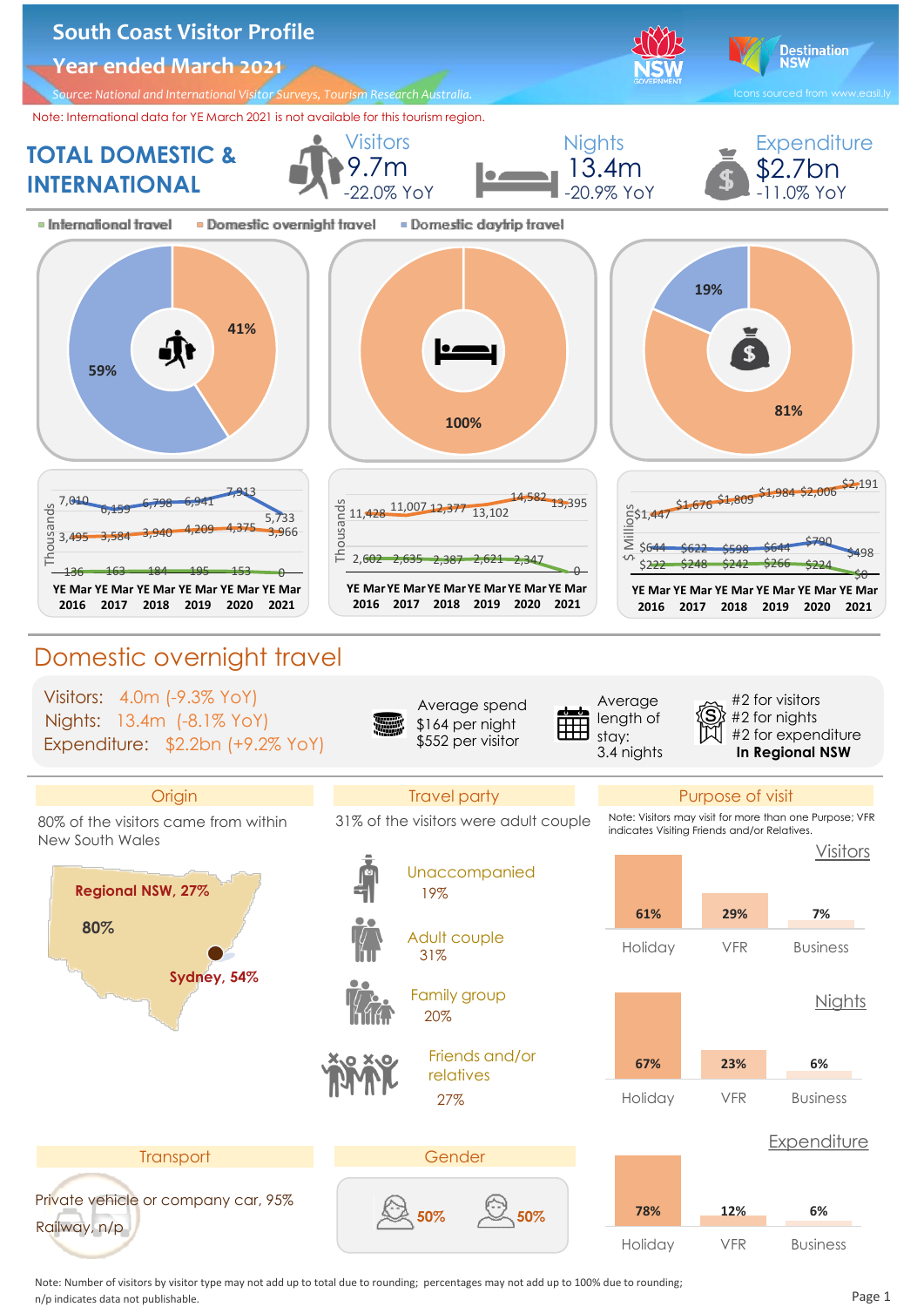

 *\*by month returned from the trip*

 Note: Number of visitors by visitor type may not add up to total due to rounding; percentages may not add up to 100% due to rounding; n/p indicates data not publishable. Page 2........